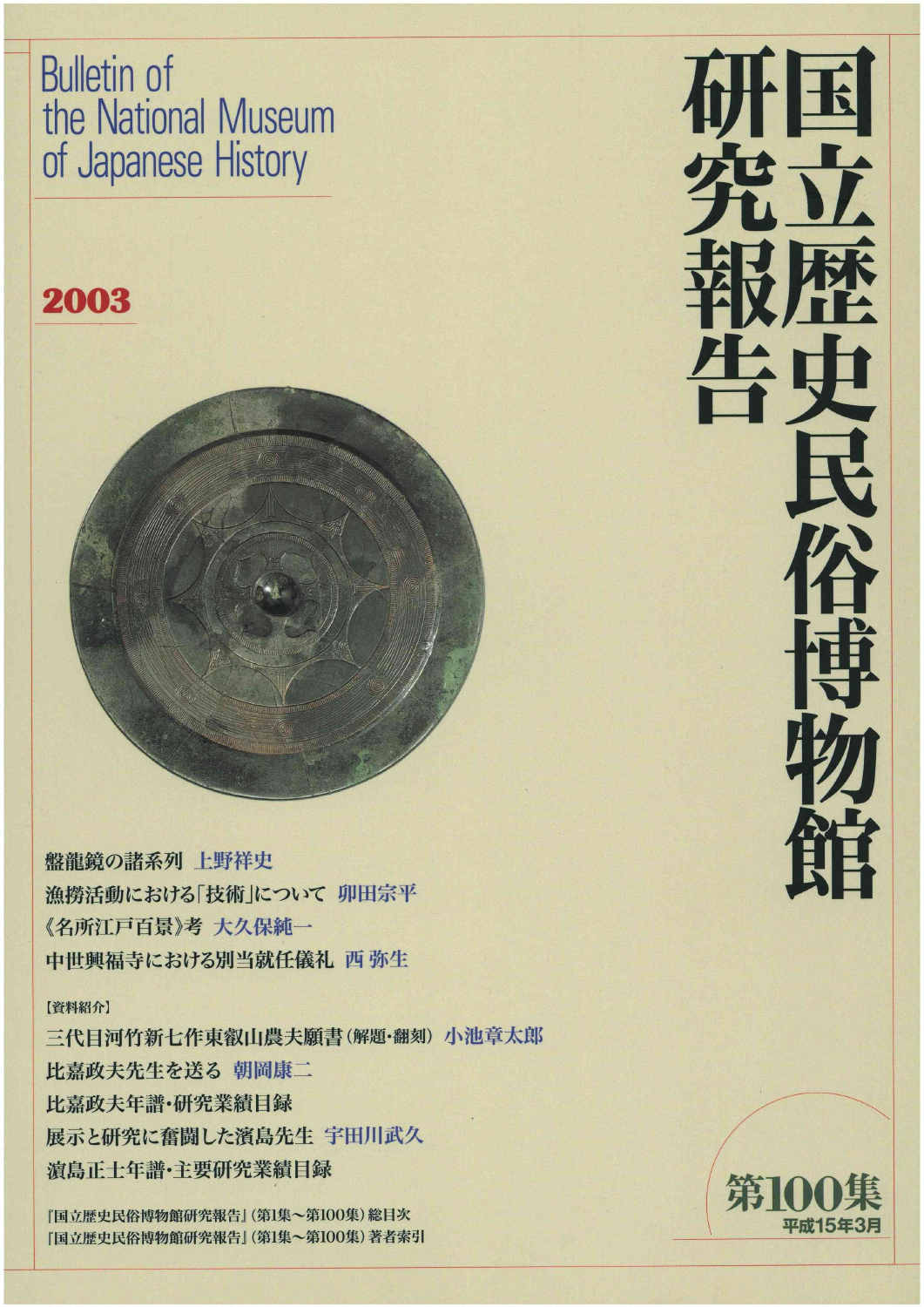**Bulletin of** the National Museum of Japanese History

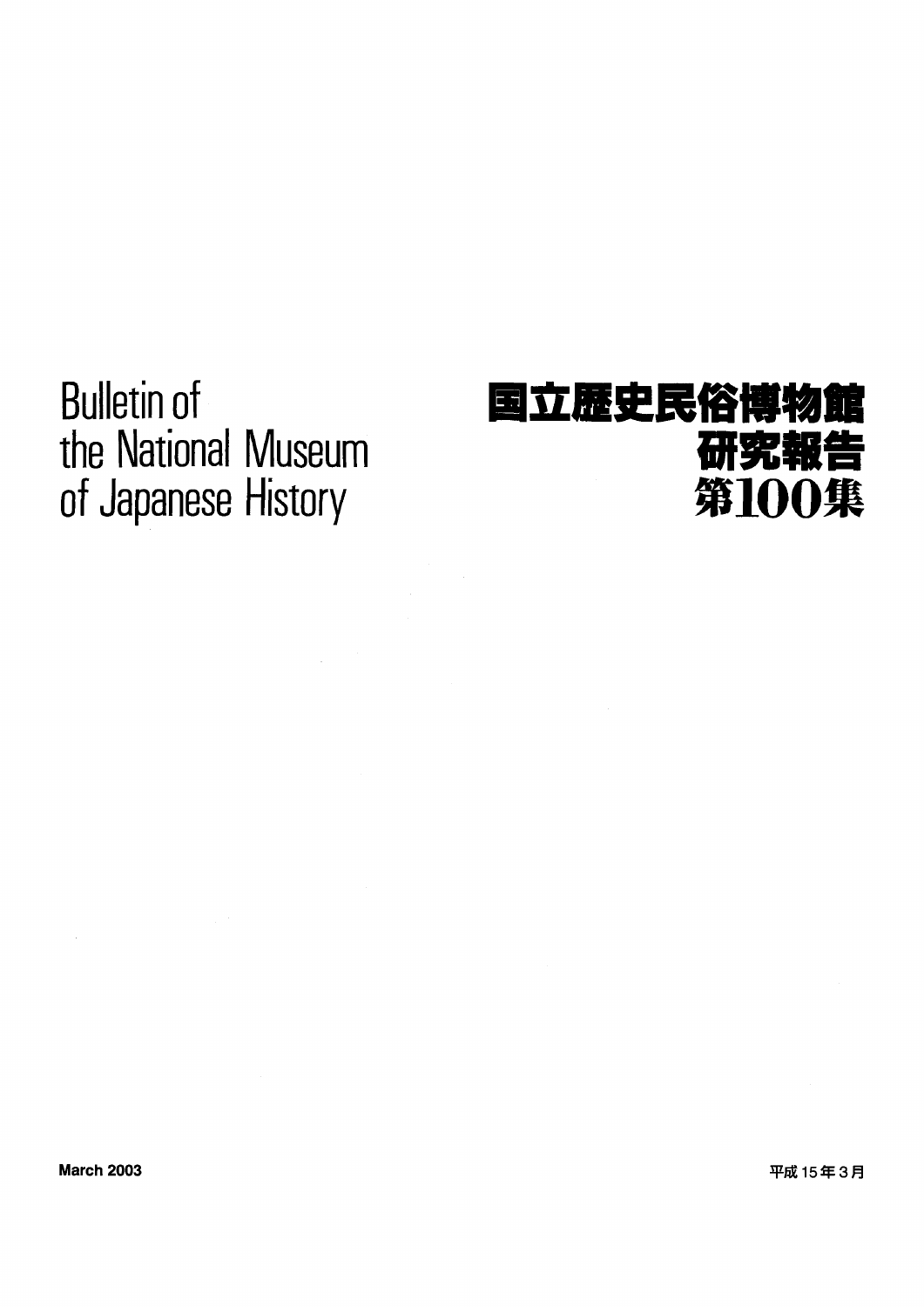#### 目 次

| 漁撈活動における「技術」について――――                |  |
|-------------------------------------|--|
| 《名所江戸百景》考——————————                 |  |
| 中世興福寺における別当就任儀礼――――<br>「印鎰用意條々」を通して |  |

#### [資料紹介]

| 比嘉政夫先生を送る―――――――――――                                         |  |
|--------------------------------------------------------------|--|
|                                                              |  |
| 展示と研究に奮闘した濵島先生-----------------宇田川武久 …………………………………………………… 53 |  |
|                                                              |  |
|                                                              |  |
|                                                              |  |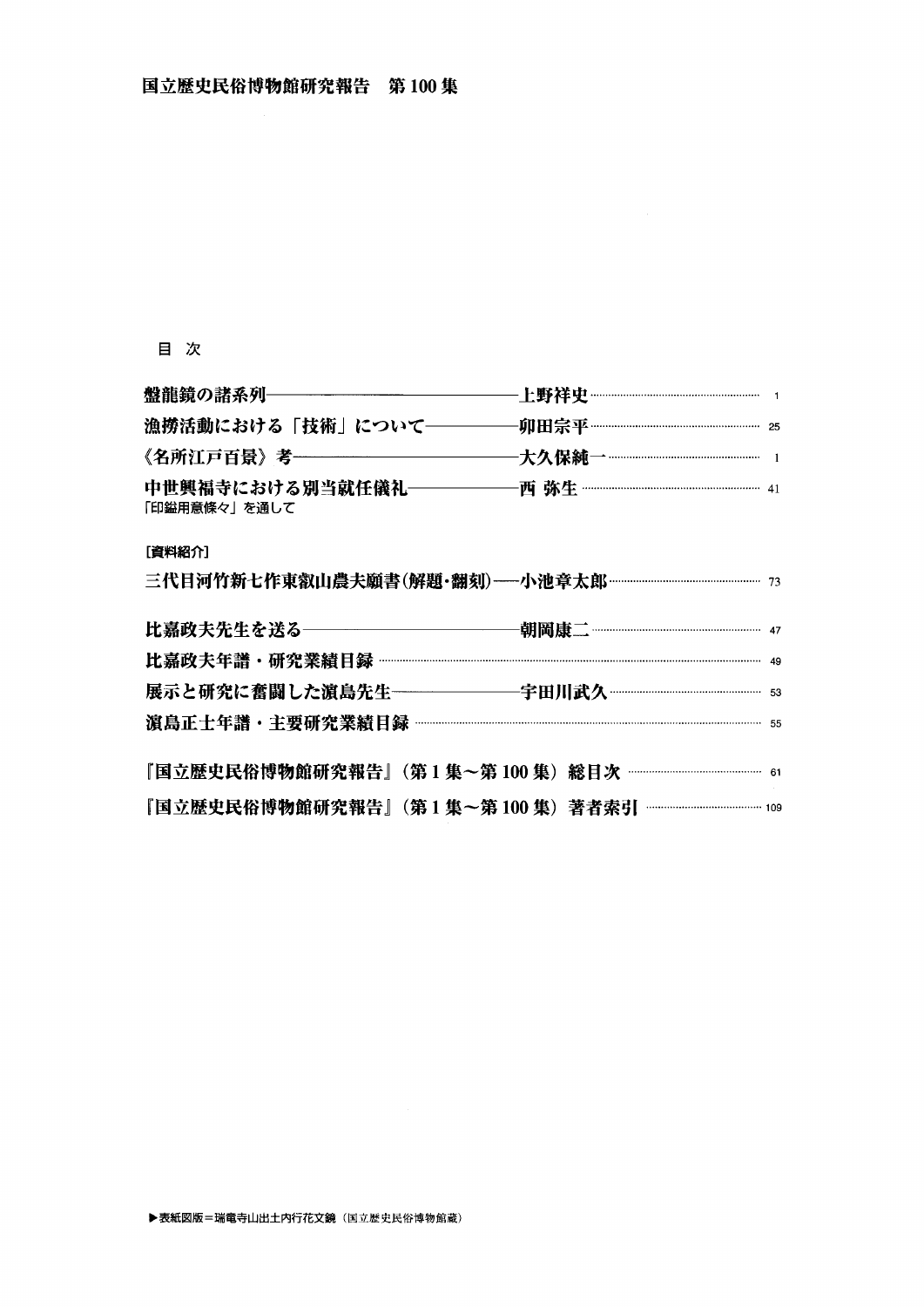#### Contents:

|                           | UENO Yoshifumi <sup>-------------</sup> The Lines of Pan Long Jing Mirrors <b>Contains Accord Transformation</b> 1 |
|---------------------------|--------------------------------------------------------------------------------------------------------------------|
| UDA Shuhei-               |                                                                                                                    |
| OHKUBO Jun'ichi-          | -Study on the Hiroshige's "One Hundred Celebrated Places of Edo" 1                                                 |
| NISHI Yayoi-              | Protocol for Inducting Stewards into Kofukuji Temple in the                                                        |
|                           |                                                                                                                    |
| <b>Research Materials</b> |                                                                                                                    |
| KOIKE Shotaro-            | -Toeizan Farmers' Petition by Shinshichi Kawatake III:                                                             |
|                           | Reproduction with a Bibliographical Introduction manufactures and 73                                               |
| ASAOKA Koji-              | Farewell to Professor HIGA Masao municipalizaminaminaminaminaminamina 47                                           |
|                           |                                                                                                                    |
| UDAGAWA Takehisa-         |                                                                                                                    |
|                           | Chronology and Bibliography of HAMASHIMA Masaji municipalized and Sibliography of HAMASHIMA Masaji                 |
|                           |                                                                                                                    |
|                           |                                                                                                                    |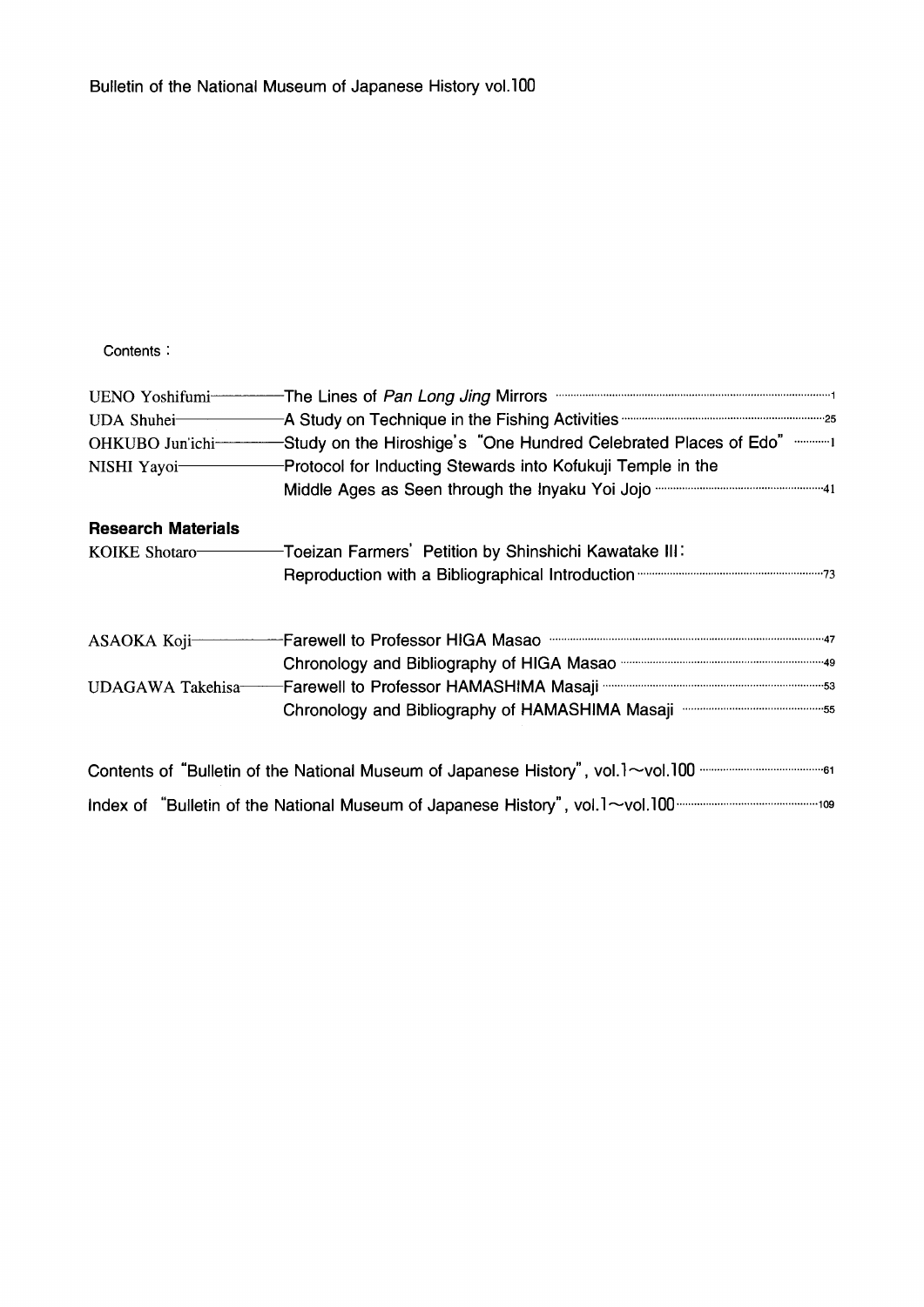#### 『国立歴史民俗博物館研究報告』寄稿要項

- 1 国立歴史民俗博物館研究報告(以下「研究報告」という)は,歴史学,考古学,民俗学及びそれらの協業 による広義の歴史学並びにそれらと関連する諸科学に関する論文,研究ノート,資料紹介,調査研究活動報 告等を掲載・発表することにより,それらの学問の発展に寄与するものである。
- 2 研究報告に寄稿することができる者は,次のとおりとする。
- 国立歴史民俗博物館(以下「博物館」という。)の教職員(客員教員を含む。)
- 二 評議員
- 三 運営協議員
- 四 名誉教授
- 五 博物館が受け入れた各種研究員及び研究協力者
- 六 特別共同利用研究員のうち受入れ期間中の研究成果の発表を希望する者で,指導教員が推薦した者
- 七 博物館の館蔵資料を調査・研究し,その成果をまとめた者
- 八 その他博物館において適当と認めた者
- 3 原稿を寄稿する場合は,論文,研究ノート,資料紹介,調査研究活動報告等のうち,いずれであるかをそ の表紙に明記するものとする。なお,この区分についての最終的な調整は,博物館の研究報告編集委員会 (以下「編集委員会」という)において行う。
- 4 原稿執筆における使用言語は,日本語を原則とする。ただし,他の言語を用いる場合は,編集委員会に相 談するものとする。
- 5 特殊な文字,記号,印刷方法が必要な場合は,編集委員会に相談するものとする。
- 6 寄稿する論文には,原則として和文要旨を付けるものとする。また,英文により400語程度の要旨を付け るか,あるいは英訳用の和文800字以内の要旨を付けるものとする。なお,論文以外については,希望によ り編集委員会の判断のうえ,英文要旨を載せることができる。
- 7 寄稿する原稿の枚数は,原則として制限しないが,写真・図版等は論文表現のうえで必要最小限にとどめ る。また,編集委員会の判断により,全体の分量等の関係から圧縮や分割掲載を指示する場合がある。
- 8 寄稿する原稿は,必ず清書し,原稿の写し1部を添付するものとする。
- 9 寄稿された原稿は,編集委員会において査読者を決め審査のうえ,採否を決定する。
- 10稿料の支払い,掲載料の徴収は行わない。
- 11原稿の寄稿先および連絡先は,次のとおりとする。
- 〒285-8502 千葉県佐倉市城内町117番地 国立歴史民俗博物館研究報告編集委員会(代表電話 043-486-0123)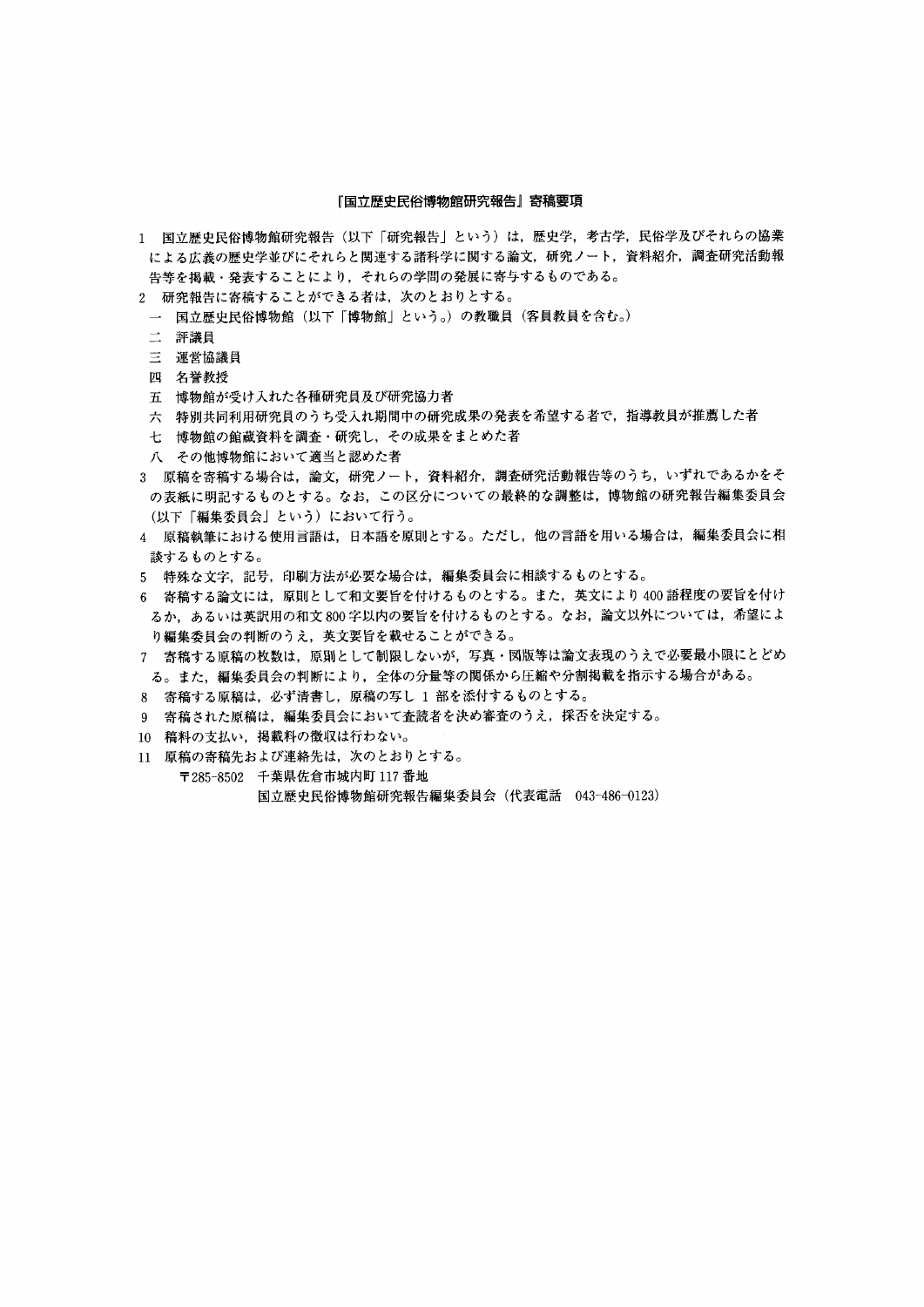#### [国立歴史民俗博物館研究報告編集委員会]

館外委員(五十音順)

大貫静夫 東京大学大学院人文社会系研究科 坂本 満聖徳大学人文学部 真野俊和 筑波大学歴史·人類学系 森 公章 東洋大学文学部

#### 館内委員

|             | 坂 本   稔 情報資料研究部 |                      |
|-------------|-----------------|----------------------|
| 辻 誠一郎 歴史研究部 |                 |                      |
|             |                 | 春 成 秀 爾 考古研究部(編集委員長) |
| 新 谷 尚 紀     | 民俗研究部           |                      |
| 井原今朝男       |                 | 歴史研究部(研究委員長)         |
|             |                 |                      |

国立歴史民俗博物館研究報告 第100集

experience and the second second second 平成15年(2003)3月31日 第1版第1刷発行

(非売品)

### 発行所<br>●

#### entration of the contract of the contract of 国立歴史民俗博物館

〒285-8502 千葉県佐倉市城内町117唇043-486-0123(代)

印刷・製本所<br>●

#### experience and the second second second

#### 勝美印刷株式会社

〒112-0002 東京都文京区小石川1-3-7 ⑰03-3812-5201(代)

◎国立歴史民俗博物館 2003